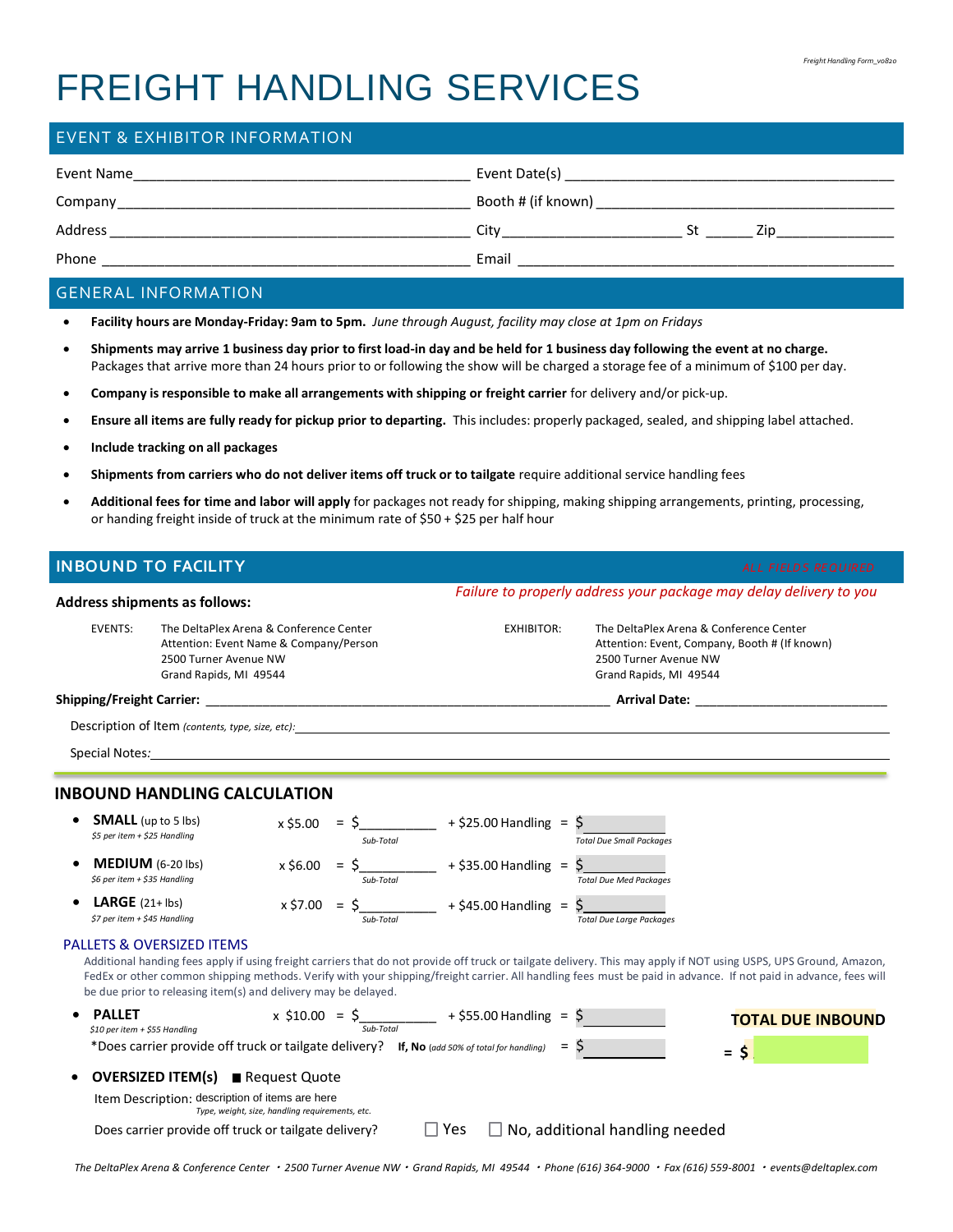#### *Freight Handling Form\_v0820*

## **OUTBOUND FROM FACILITY** *ALL FIELDS REQUIRED*

- 
- **Facility hours** are Monday-Friday: 9am to 5pm. June through August, facility may close at 1pm on Fridays
- **Shipments may arrive 1 business day prior to first load-in day and be held for 1 business day following the event** at no charge. Packages that arrive more than 24 hours prior to or following the show will be charged a storage fee of a minimum of \$100 per day.
- **Company is responsible to make all arrangements with shipping or freight carrier** for delivery and/or pick-up.
- **All items MUST be fully ready for pickup prior to departing.** This includes: properly packaged according to freight carrier requirements, sealed, and appropriate shipping label attached.
- **Provide facility Outbound Shipping Information and/or Bill of Lading** upon arrival or as soon as possible
- **Include tracking on all packages**
- **Shipments from carriers who do not provide off truck or tailgate services** require additional service handling fees at the minimum rate of \$50 + \$25 per half hour.
- **Additional fees for labor and/or supplies will apply** for making shipping arrangements, packages not ready for shipping, printing, or processing.

| <b>Shipping/Freight Carrier:</b>                 | Pick-up Date: |
|--------------------------------------------------|---------------|
| Description of Item (contents, type, size, etc): |               |
| Special Notes:                                   |               |

# **OUTBOUND HANDLING CALCULATION**

| <b>SMALL</b> (up to 5 lbs)<br>\$5 per item + \$25 Handling | x \$5.00 | $=$<br>Sub-Total | $+$ \$25.00 Handling =    | <b>Total Due Small Packages</b> |
|------------------------------------------------------------|----------|------------------|---------------------------|---------------------------------|
| $MEDIUM$ (6-20 lbs)<br>\$6 per item + \$35 Handling        | x \$6.00 | $=$<br>Sub-Total | $+$ \$35.00 Handling = \$ | <b>Total Due Med Packages</b>   |
| <b>LARGE</b> $(21+1bs)$<br>\$7 per item + \$45 Handling    | x \$7.00 | $=$<br>Sub-Total | $+$ \$45.00 Handling =    | <b>Total Due Large Packages</b> |

### PALLETS & OVERSIZED ITEMS

Additional handing fees apply if using freight carriers that do not provide off truck or tailgate delivery. This may apply if NOT using USPS, UPS Ground, Amazon, FedEx or other common shipping methods. Verify with your shipping/freight carrier. All handling fees must be paid in advance. If not paid in advance, fees will be due prior to releasing item(s) and delivery may be delayed.

| <b>PALLET</b><br>\$10 per item + \$55 Handling                                                         | $x \xi 10.00 = \xi$<br>Sub-Total                |            | + \$55.00 Handling = $\frac{6}{5}$      |                                               | <b>TOTAL DUE OUTBOUND</b> |
|--------------------------------------------------------------------------------------------------------|-------------------------------------------------|------------|-----------------------------------------|-----------------------------------------------|---------------------------|
| *Does carrier provide off truck or tailgate delivery? If, No $(+50\%$ of total for handling) = $\zeta$ |                                                 |            |                                         |                                               | $=$ $\mathsf{S}$          |
| <b>OVERSIZED ITEM(S)</b><br>$\bullet$                                                                  | $\Box$ Request Quote                            |            |                                         |                                               |                           |
| Item Description:                                                                                      | Type, weight, size, handling requirements, etc. |            |                                         |                                               |                           |
| Does carrier provide off truck or tailgate delivery?                                                   |                                                 | $\Box$ Yes |                                         | $\blacksquare$ No, additional handling needed |                           |
|                                                                                                        |                                                 |            |                                         |                                               |                           |
| <b>PAYMENT INFORMATION</b>                                                                             |                                                 |            |                                         |                                               |                           |
|                                                                                                        |                                                 |            | <b>TOTAL DUE INBOUND &amp; OUTBOUND</b> |                                               | $\equiv$                  |
| CREDIT CARD                                                                                            |                                                 |            |                                         |                                               |                           |
| Credit Card #:                                                                                         |                                                 |            | Exp                                     | <b>SSC</b>                                    |                           |
| Name on card:                                                                                          |                                                 |            |                                         |                                               |                           |

# *SIGNATURE REQUIRED ON PAGE 3*

*The DeltaPlex Arena & Conference Center 2500 Turner Avenue NW Grand Rapids, MI 49544 Phone (616) 364-9000 Fax (616) 559-8001 events@deltaplex.com*